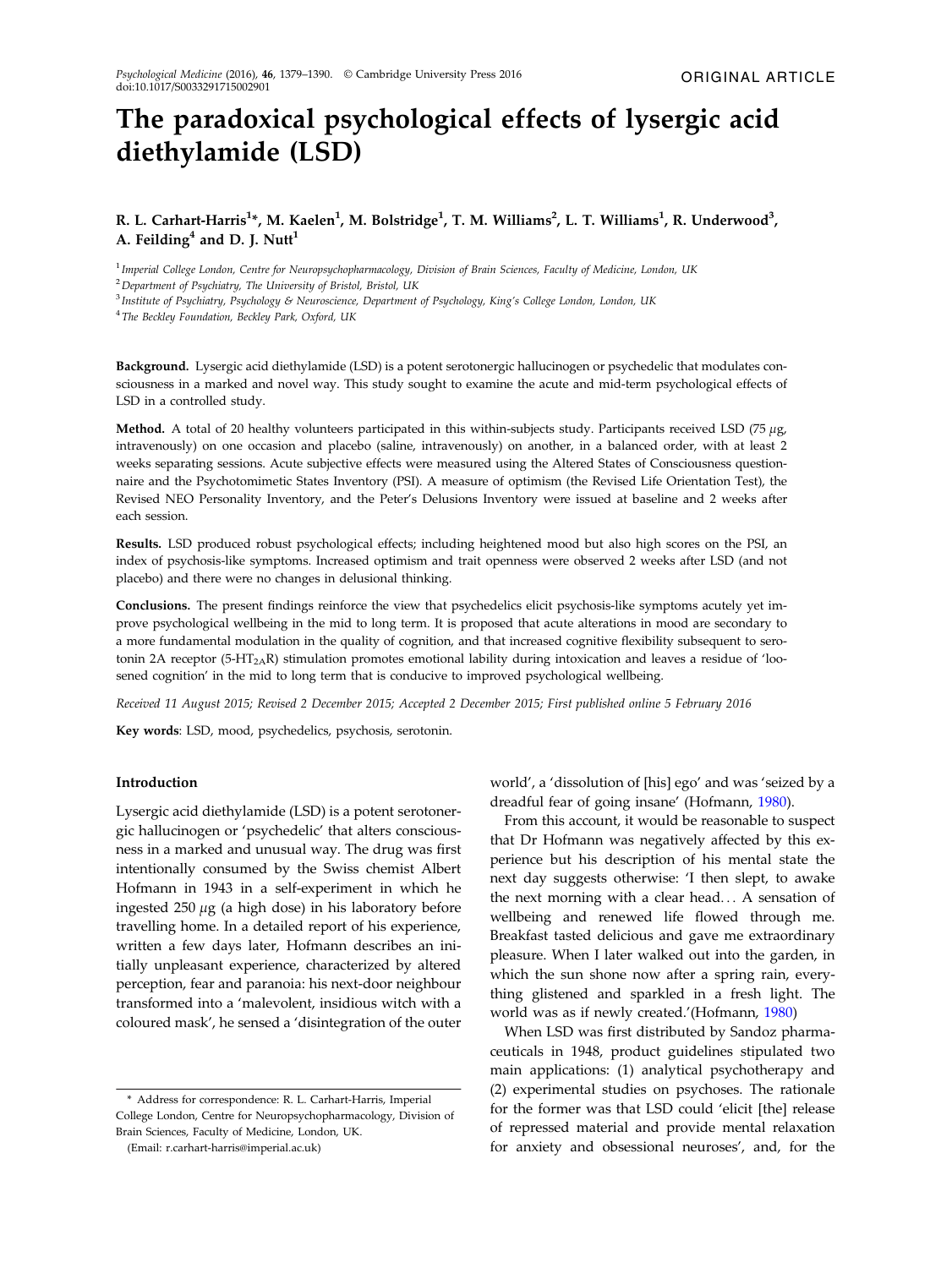latter, that it could model aspects of psychosis and facilitate an understanding of its nature and pathogenesis (Hofmann, [1980](#page-9-0)). These two properties formed the basis of a large number of research projects with LSD in the 1950s and 1960s. However, the apparent paradox by which the same compound can be both a model of, and yet a treatment for, psychopathology has never been properly addressed.

In the early years of research with LSD, its remarkable potency (LSD is psychoactive in doses of  $25 \mu$ g or lower; Hintzen & Passie, [2010](#page-9-0)) led psychiatrists to speculate about the existence of an endogenous LSD-like 'schizotoxin' in the brains of patients with schizophrenia (Osmond & Smythies, [1952\)](#page-10-0). In subsequent years, however, focus shifted more onto therapeutic applications, such as treating alcohol dependence, mood disorders and anxiety related to dying. Human research with LSD was brought to a halt in the late 1960s due to political pressure, motivated in part by reports of adverse psychological reactions among people using the drug improperly. Ironically, however, at the same time, reports of therapeutic success in the treatment of various psychiatric disorders were beginning to amount (Grinspoon & Bakalar, [1979\)](#page-9-0). In the last 18 months, five new reports on clinical research with LSD have appeared in the scientific press (Carhart-Harris et al. [2014](#page-9-0)a; Gasser et al. [2014](#page-9-0); Schmid et al. [2014](#page-10-0); Dolder et al. [2015](#page-9-0); Kaelen et al. [2015\)](#page-9-0), one of which focused on the drug's therapeutic effects (Gasser et al. [2014](#page-9-0)) and, another, its psychotomimetic effects (Schmid et al. [2014](#page-10-0)).

Clinical research with psychedelics is currently undergoing a major revival and modern studies are documenting the same paradoxical properties that were historically described with LSD. For example, in a controlled study in healthy volunteers, high-dose psilocybin produced strong or extreme fear in 30% of healthy volunteers and yet 80% reported improvements in wellbeing after the experience, with none reporting any decreases (Griffiths et al. [2006\)](#page-9-0). Remarkably, in follow-up of the same sample, 65% reported improved wellbeing 14 months after their (single) psilocybin experience (Griffiths et al. [2008\)](#page-9-0) and significant increases in the personality trait openness were also evident (MacLean et al. [2011](#page-10-0)). These finding in healthy volunteers are supplemented by an increasing number of patient studies. Clinical improvements have been observed with psilocybin-assisted psychotherapy for the treatment of tobacco (Johnson et al. [2014](#page-9-0)) and alcohol addiction (Bogenschutz et al. [2015\)](#page-8-0), obsessive–compulsive disorder (Moreno et al. [2006\)](#page-10-0) and anxiety related to dying (Grob et al. [2011](#page-9-0)). Many of these reports mention some psychological discomfort during the acute experience; yet, the therapeutic benefits have been impressive and enduring.

Case reports of persistent psychological problems apparently precipitated by a psychedelic have considerable potential to excite alarm (Reich & Hepps, [1972\)](#page-10-0). However, such cases are rare and largely restricted to recreational use. Evidence does not support the view that psychedelics are harmful to mental health (Hendricks et al. [2015](#page-9-0)). Indeed, to the contrary, two recent population studies found decreased rates of suicidality and psychological distress among persons reporting previous use of psychedelics (Hendricks et al. [2015\)](#page-9-0) and no evidence of any increased rates of mental health problems (Krebs & Johansen, [2013](#page-10-0)). Similarly, large meta-analyses of controlled research have found that cases of mental health complications following exposure to a psychedelic are extremely rare (i.e. < 0.1%), even in vulnerable populations (i.e. <0.2%), and are rarer still if volunteers are properly screened (Cohen & Ditman, [1962](#page-9-0); Studerus et al. [2011\)](#page-11-0).

The main aim of the present study was to investigate the acute and 'mid-term' (i.e. 2 weeks after the acute experience) psychological effects of LSD in a placebocontrolled study in healthy volunteers. Validated measures of personality, optimism and psychotic symptoms were collected at baseline and 2 weeks post-LSD/placebo and measures of mood, cognition and psychotomimetic states were collected at the end of each dosing day. It was predicted that LSD would induce emotional lability and psychosis-like symptoms acutely but increase psychological wellbeing and openness in the longer term.

# Method

# Experimental design

This was a placebo-controlled, within-subjects/crossover study, with a balanced-order design. A total of 20 healthy volunteers were recruited to the study via word of mouth. The study received a favourable opinion from NRES Committee London – West London and was conducted in accordance with Good Clinical Practice guidelines, NHS Research Governance Framework and complied with the ethical standards of the declaration of Helsinki (1975, revised 2008). Imperial College London sponsored the research and a Home Office license was obtained for research with schedule one drugs. All volunteers were sent a study information sheet and asked to read it before their screening visit.

Volunteers made three study visits: screening, dosing session 1 and dosing session 2. Dosing sessions were separated by at least 2 weeks in every case and the order of receipt of LSD was balanced, i.e. half of the volunteers received LSD in dosing session 1 and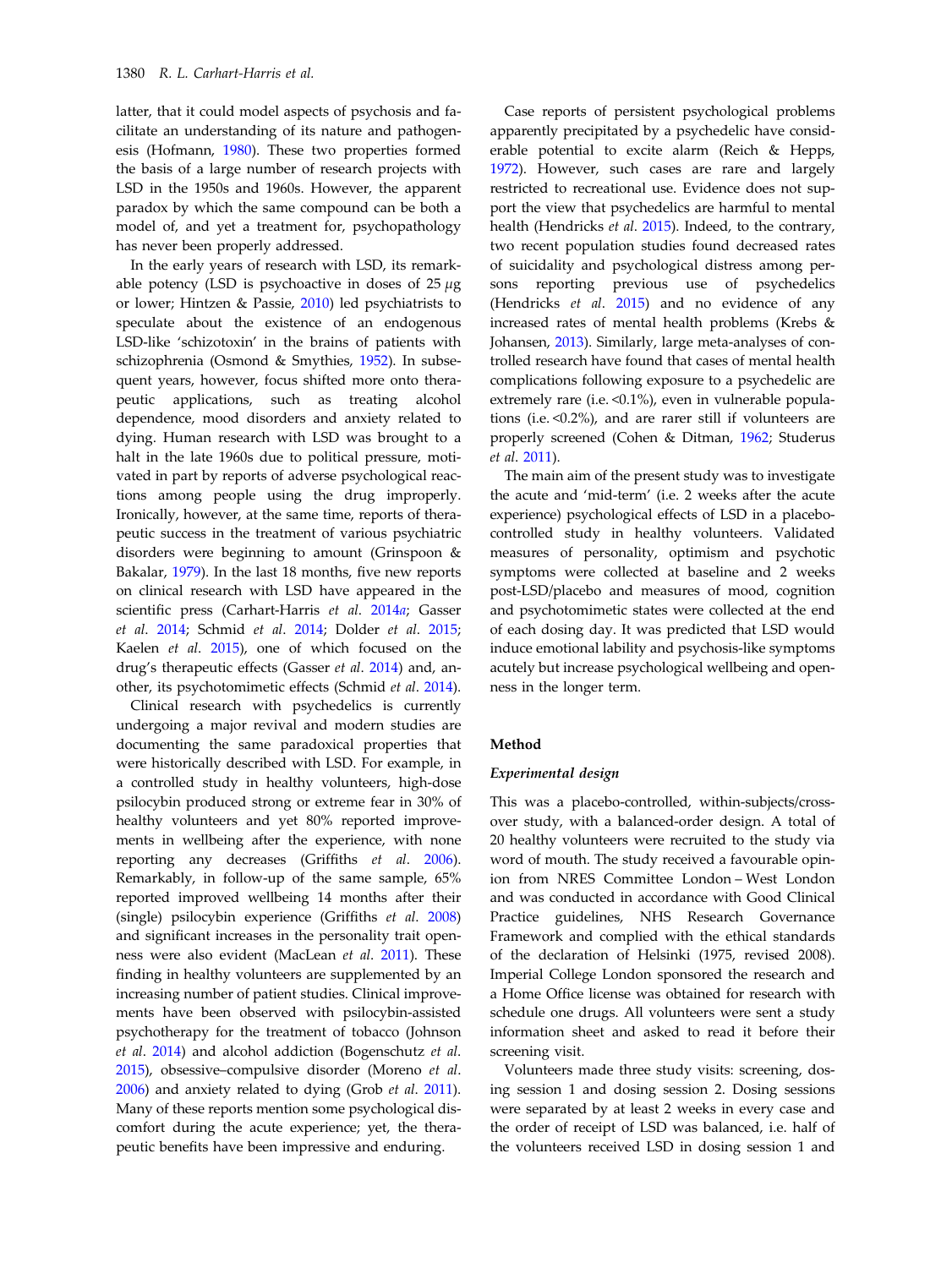half in dosing session 2. Volunteers were blind to the dosing order but the research team was not. Dosing order was determined sequentially so that all oddnumbered volunteers (i.e. S1 was the first volunteer recruited and S20 was the last) received LSD in dosing session 1, whereas all even-numbered volunteers received it in dosing session 2. Subjective ratings were completed electronically and remotely soon after screening (baseline) and 2 weeks after a dosing session and sent to the researchers via email. Volunteers were instructed to complete the questionnaires in a quiet space without rushing. Two questionnaires pertaining to the acute drug experience were completed electronically within the research centre at the close of dosing days.

# Screening

Prior to study enrolment, volunteers attended a screening visit at the Imperial Clinical Research Facility (ICRF) at the Hammersmith Hospital in West London. The study design, procedures and psychological effects of LSD were explained and signed informed consent taken. Key exclusion criteria were: <21 years of age, personal history of diagnosed psychiatric illness, immediate family history of a psychotic disorder, an absence of previous experience with a classic psychedelic drug (e.g. LSD, mescaline, psilocybin/magic mushrooms or dimethyltryptamine/ayahuasca), pregnancy, problematic alcohol use (assessed via psychiatric interview and reported weekly units), or a medically significant condition rendering the volunteer unsuitable for the study. The decision to recruit only individuals with prior experience with psychedelics was motivated by safety considerations, i.e. to minimize the risk of an adverse response to the drug. Screening involved routine blood tests, electrocardiogram, heart rate, blood pressure and a brief neurological examination. All enrolled participants were deemed physically and mentally healthy by the study psychiatrist, and none had histories of drug or alcohol dependence or diagnosed psychiatric disorder. Volunteers were asked to remain abstinent from alcohol the evening before a dosing day and to refrain from using other recreational drugs for the duration of the study.

## Study procedures

Participants were asked to arrive at the study centre (Cardiff University's Brain Research Imaging Centre, CUBRIC) at a specific time at or before 09.00 hours. A urine test for drugs of abuse and pregnancy (where relevant) was carried out. Participants were re-briefed about the procedures for the day and any recent drug and alcohol use was documented. The study

physician inserted a cannula into a vein in the antecubital fossa in preparation for intravenous (i.v.) dosing and the volunteer was encouraged to relax prior to drug/placebo administration. The dose of LSD was  $75 \mu$ g (by mouth; p.o.) in 10 ml saline. Previous research has found this dose to produce robust psychological effects that are generally well tolerated (Carhart-Harris et al. 2014a). Placebo was 10 ml saline (i.v.). Both solutions were infused over 2 min.

After dosing, volunteers completed a functional neuroimaging protocol. This aspect of the study will be covered in detail in separate publications. In brief, subjects spent a period habituating to a scanner environment in a mock magnetic resonance imaging (MRI) scanner before entering a real MRI scanner (1 h postdosing). The MRI scanning session lasted for 1 h after which a structured interview was performed and some ratings completed. Participants entered a magnetoencephalography (MEG) scanner approximately 3.5 h post-dosing. MEG scanning lasted for just over 1 h. Participants were then interviewed and completed a battery of cognitive and behavioural tests (these will be detailed in a separate publication). Tasks were completed 6–7 h post-dosing.

The subjective effects of LSD were detected approximately 10 min post-infusion, peaked approximately 120 min post-infusion, and subsided to a negligible level approximately 7–8 h post-infusion. Participants were discharged by the study physician when they were considered to be functioning normally. Volunteers were either picked up by a friend or partner, ordered a taxi, or accompanied home by the research team as far as was feasible. Volunteers were asked to contact a researcher via telephone or text message once they had arrived home safely. A study psychiatrist was present for the duration of each dosing session and one researcher was allocated to each participant to assist them throughout the day. For each participant, the same researcher was present for both dosing days.

# Main outcomes and measures

# Acute outcomes

Participants completed two questionnaires at the end of each study day before being discharged by the study physician. These questionnaires enquired about different aspects of the subjective experience. The first was the Altered States of Consciousness questionnaire (ASC), a well validated and widely used tool for defining different altered states of consciousness that has been usefully revised in recent years (Studerus et al. [2010](#page-11-0)) and the second was the Psychotomimetic States Inventory (PSI), a tool developed to probe the psychotomimetic effects of different drugs (Mason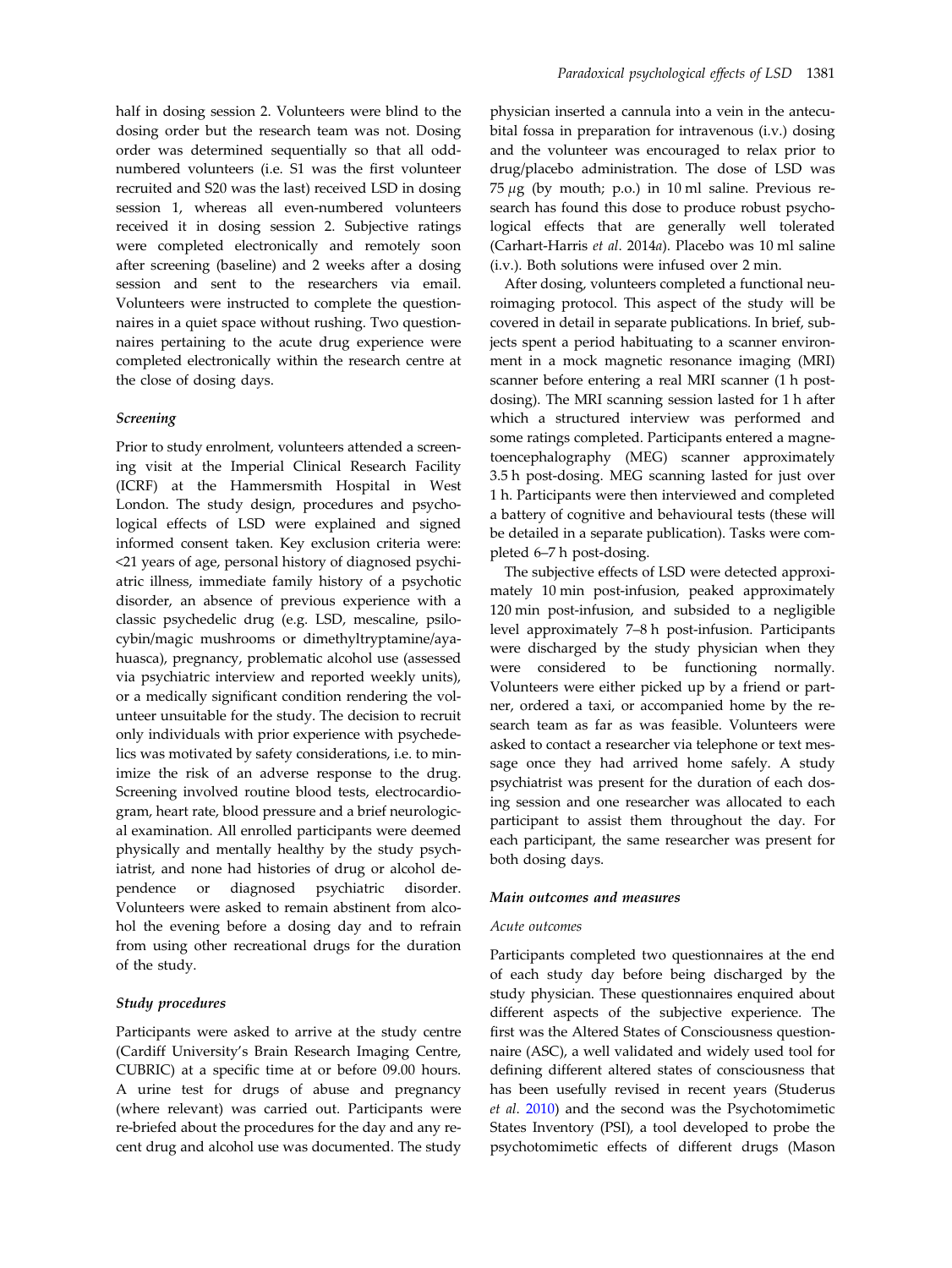et al. [2008\)](#page-10-0). Participants were asked to complete the questionnaires with reference to the peak subjective effects of LSD (i.e. when the effects were most intense) or with reference to how they generally felt throughout the day – e.g. if they did not notice any effects.

#### Mid-term outcomes

Mid-term outcomes were completed 2 weeks after each dosing session (as well as at baseline) and these included: the Revised Life Orientation Test (LOT-R; Glaesmer et al. [2012](#page-9-0)), the Revised NEO Personality Inventory (NEO PI-R; Costa & McCrae, [1995](#page-9-0)) and Peters' Delusions Inventory (PDI; Peters et al. [1999](#page-10-0)). The LOT-R was chosen as it is a well-validated measure of trait or dispositional optimism (Scheier et al. [1994\)](#page-10-0), the NEO PI-R was chosen as it is well-validated and previous research has shown its sensitivity to the enduring effects of psychedelics (MacLean et al. [2011\)](#page-10-0), and the PDI was chosen as it is a well-validated measure of delusional thinking that has shown to be sensitive to psychotic-like symptoms in the general population (Peters et al. [1999\)](#page-10-0).

## Additional measures

Additional questionnaires completed at baseline included the Beck Depression Inventory (BDI; Beck et al. [1961\)](#page-8-0), the Quick Inventory of Depressive Symptomatology (QIDS; Rush et al. [2003\)](#page-10-0), the State– Trait Anxiety Inventory (STAI; Hodgues & Spielberger, [1969\)](#page-9-0), the Ruminative Response Scale (RRS; Roelofs et al. [2006](#page-10-0)), the Dysfunctional Attitudes Scale (DAS; Floyd et al. [2004](#page-9-0)) and the modified version of the Tellegen Absorption Scale (MODTAS; Tellegen & Atkinson, [1974](#page-11-0)).

# Data analysis

Repeated-measures analyses of variance (ANOVAs) were used to test between-condition differences in the ASC, PSI and PDI, which have multiple factors. However, since a strong prior hypothesis was held that the personality trait 'openness' would be significantly increased post-LSD (MacLean et al. [2011](#page-10-0)), this was analysed using a paired  $t$  test rather than an ANOVA. The remaining four personality dimensions in the NEO PI-R were analysed using paired  $t$  tests with Bonferonni correction for multiple comparisons. A paired  $t$  test was used to analyse changes in the LOT-R, as this has only one dimension. To test for order confounds in relation to primary outcomes, order was included as a variable in significant tests, and to further test for the influence of placebo/participation, baseline versus 2 weeks post-placebo differences in outcomes were tested for those who received

placebo in their first dosing session (potential carryover effects of LSD precludes the inclusion of those who received placebo in their second dosing session). Effect sizes (Cohen's d) were calculated for primary outcomes. For correlational analyses, Pearson productmoment coefficients were calculated and two-tailed hypotheses tested. The problem of multiple comparisons was accounted for by Bonferonni correction.

#### Results

# Participants

A total of 20 healthy volunteers participated in the study (four females, mean age = 30.9, S.D. = 7.8, range = 22–47 years). All had at least one previous experience with a classic psychedelic drug (mean estimated LSD uses =  $14$ , s.p. =  $17.8$ , range =  $0-70$ ) but not within  $14$ days of the first dosing session (mean last use of LSD =  $899.3$ , s.p. =  $1363$ , range =  $14-5400$  days). Self-estimates of other drug use were as follows: mean weekly alcohol units =  $10.3$  (s.p. = 9); mean number of daily cigarettes =  $0.3$  (s.p. =  $1.1$ , range =  $0-5$ ); mean number of cannabis uses = 705 (S.D. = 639, range = 30–2000); mean number of 3,4-methylenedioxymethamphetamine (MDMA) uses = 27 (S.D. = 24, range = 2–100); mean number of psilocybin/magic mushroom uses =  $9.4$  (s.p. =  $7.8$ , range =  $1-35$ ); mean number of ketamine uses =  $3.6$  (s.p. =  $5$ , range =  $0-20$ ); mean number of cocaine uses =  $9.6$  (s.p. =  $9.4$ , range =  $0-30$ ). Other mean baseline scores were as follows: BDI = 0.6  $(S.D. = 0.9, range = 0-3);$  QIDS = 4.2  $(S.D. = 3.1, range = 0-1)$ 10); DAS = 105.5 (S.D. = 23, range = 55–146); RRS = 35.4 (S.D. = 7.9, range = 24–52); STAI = 29.2 (S.D. = 4.6, range  $= 20 - 38$ ); MODTAS = 58.3 (s.p.  $= 19.8$ , range = 19-89).

#### Acute subjective effects of LSD

A repeated-measures ANOVA revealed a significant main effect of drug ( $F_{1,19} = 82.6$ ,  $p < 0.001$ ) and a significant drug  $\times$  ASC interaction ( $F_{1,19} = 10.3$ ,  $p < 0.001$ ). Post-hoc t tests revealed that all 11 dimensions or factors of the ASC were rated significantly higher after LSD than placebo ( $p < 0.01$ ). Mean scores for each factor are displayed in the radar chart in [Fig. 1](#page-4-0). It is notable that although the LSD experience was dominated by changes in visual perception (i.e. elementary imagery, complex imagery and audio-visual synaesthesia), the factor 'blissful state' was markedly elevated under the drug (+0.37, s.p. = 0.28, Cohen's  $d$ = 1.65). Although still significantly increased, the factor 'anxiety' was the least elevated under LSD (+0.15, S.D.  $= 0.2$ , Cohen's  $d = 1.03$ ). These results indicate a marked increase in emotional arousal and lability under LSD but with a distinct bias towards positive affect. Reinforcing this, a  $t$  test revealed that increases in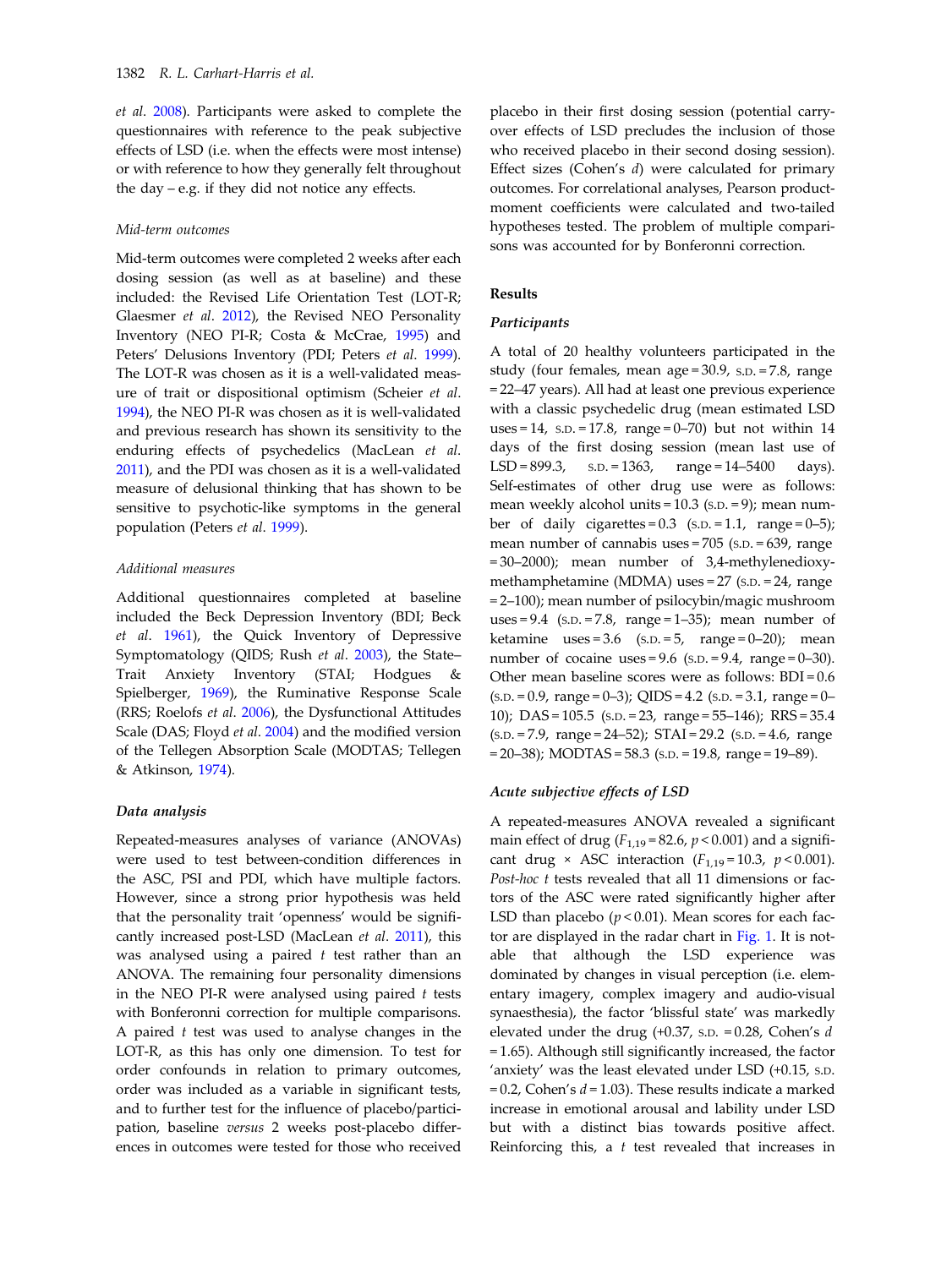<span id="page-4-0"></span>

# Altered states of consciousness (ASC) questionnaire

Fig. 1. Acute effects of lysergic acid diethylamide (LSD) measured via the Altered States of Consciousness questionnaire (ASC). Displayed are the mean scores on each of the 11 dimensions of the ASC for the LSD and placebo conditions.

'blissful state' under LSD were significantly greater than increases in 'anxiety'  $[t = -3.7]$ , degrees of freedom  $(df) = 19, p < 0.01, Cohen's d = 0.91$ .

A repeated-measures ANOVA revealed a significant main effect of condition on the PSI  $(F_{1,19} = 65.19, p <$ 0.001) and a significant condition  $\times$  PSI interaction  $(F_{5.95} = 35.2, p < 0.001)$ . Mean scores for each factor of the PSI are shown in the bar chart in [Fig. 2.](#page-5-0) Post-hoc t tests revealed that all factors, except 'anhedonia', were significantly increased under the drug  $(p < 0.01)$ . The most marked effect was on 'cognitive disorganization' (Cohen's  $d = 2.37$ ) which is related to thought disorder in psychosis, but other highly characteristic aspects of psychosis such as 'delusional thinking' (Cohen's  $d = 1.63$ ) and 'paranoia' (Cohen's  $d = 0.83$ ) were also markedly increased under the drug.

#### Mid-term subjective effects of LSD

Optimism was significantly increased 2 weeks after LSD  $(t = 2.91, df = 18, p = 0.005, Cohen's d = 0.56)$ , as was trait openness ( $t = 1.95$ , df = 19,  $p = 0.03$ , Cohen's  $d = 0.16$ ) ([Fig. 3\)](#page-6-0), and there were no such changes in optimism or personality post-placebo. In exploratory t tests, there was a trend towards an increase in trait agreeableness post-LSD  $(t=2.2, df=19, p=0.038,$ Cohen's  $d = 0.21$ ; however, this did not survive correction for multiple comparisons [corrected  $p =$ 0.15].

Repeated-measures ANOVA found no change in delusional thinking (PDI scores) 2 weeks after LSD ( $p$  > 0.05). In fact, exploratory  $t$  tests suggested a trend towards less distress ( $t = 1.92$ , df = 19,  $p = 0.068$ ) and preoccupation with 'delusional thoughts'  $(t=1.92, df=$ 19,  $p = 0.07$ ) but these trends were not significant, even before correction for multiple comparisons. There were no changes in PDI scores post-placebo.

#### Predictors of the mid-term effects of LSD

Regarding baseline predictors of the mid-term effects of LSD, focus was placed on personality (as measured by the NEO PI-R), depression (measured by the QIDS) and anxiety (measured by the STAI). A negative correlation was found between baseline agreeableness and increases in optimism post-LSD ( $r = -0.56$ ,  $r^2 = 0.31$ ,  $p$ = 0.014) and positive correlations were found between baseline depression ( $r = 0.53$ ,  $r^2 = 0.28$ ,  $p = 0.024$ ) and anxiety ( $r = 0.49$ ,  $r^2 = 0.24$ ,  $p = 0.04$ ) and the post-LSD increases in openness. However, none of these survived correction for multiple comparisons (revised p  $= 0.05/7 = 0.007$ ).

Regarding acute predictors of the mid-term effects of LSD, there was a negative correlation between acute anxiety (ASC) and post-LSD increases in optimism (r  $= -0.47$ ,  $r^2 = 0.22$ ,  $n = 19$ ,  $p = 0.04$ ) and positive correlations between impaired/disorganized cognition scores on the ASC and PSI and post-LSD increases in openness (ASC:  $r = 0.44$ ,  $r^2 = 0.2$ ,  $n = 20$ ,  $p = 0.049$ ; PSI:  $r =$ 0.52,  $r^2 = 0.26$ ,  $n = 20$ ,  $p = 0.019$ ) but these correlations also failed to survive correction for multiple comparisons (revised  $p = 0.5/17 = 0.003$ ).

# Discussion

The primary aim of this study was to investigate the acute and mid-term subjective effects of LSD in a controlled study in order to advance our understanding of its psychological effects. It was hypothesized that LSD would increase emotional lability and psychosis-like symptoms acutely, and increase optimism and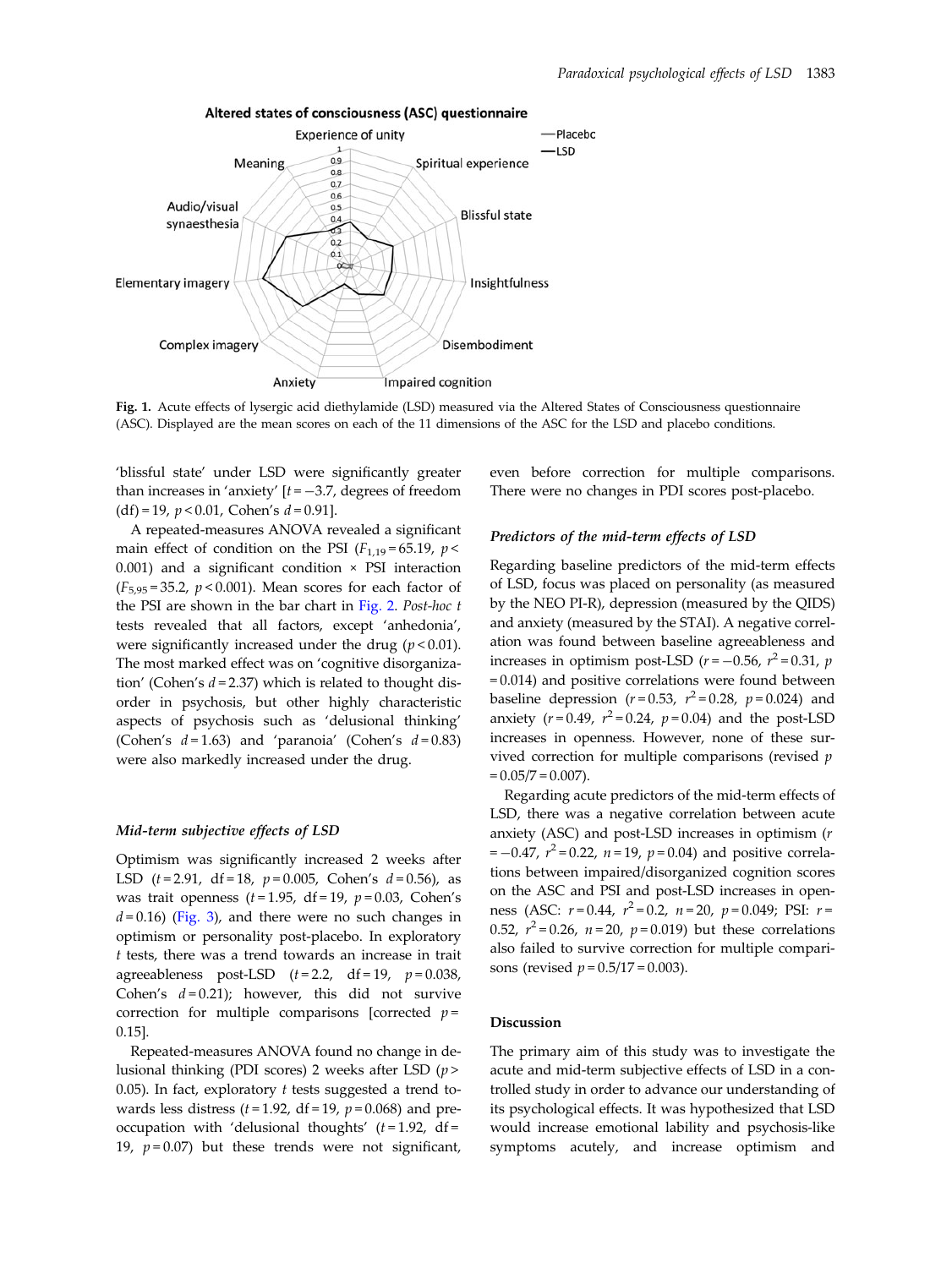<span id="page-5-0"></span>

Fig. 2. Acute effects measured of lysergic acid diethylamide (LSD) measured via the Psychotomimetic States Inventory (PSI). Values are the mean scores plus the positive standard errors of the mean (S.E.M.) for each of the six factors of the PSI, plus the total score (which is a sum of the scores of the six factors). All factors, except for anhedonia, were scored significantly higher under LSD than placebo.

openness 2 weeks later, and these hypotheses were supported by the data.

Focusing first on LSD's acute effects, scores on the PSI reinforce the view that LSD is a potent psychotomimetic. Previous studies have examined PSI scores after sleep deprivation (Petrovsky et al. [2014\)](#page-10-0), dreaming (Mason & Wakerley, [2012\)](#page-10-0), cannabis (Mason et al. [2008\)](#page-10-0), tetrahydrocannabinol (THC) (Stokes et al. [2009\)](#page-11-0) and ketamine intoxication (Mason et al. [2008](#page-10-0)). Although both dreaming and sleep deprivation elevated subscales of the PSI, only the aforementioned drugs produced appreciable psychosis-like symptoms – and still not to the same extent as LSD in the present study. For example, mean total scores on the PSI were 24 (S.D. = 10.9) post-ketamine infusion (150 mg/ml plasma), 15.9 (S.D. = 11) post-THC (10 mg, p.o.) and 33.3 (S.D. = 19.5) post-cannabis use (smoked, quantity unknown), whereas the mean total PSI score in the present study was 45.8 (S.D. = 21). To our knowledge, only cannabis in highly schizotypal individuals (Mason et al. [2009](#page-10-0)) has produced PSI scores of an equivalent magnitude to those seen here with LSD.

More generally, relatively strong subjective effects were produced by the present dose of LSD (i.e. 75  $\mu$ g, i.v.) as indexed by the ASC. In previous studies, psilocybin (115–350 µg/kg, p.o.), MDMA (1.5–1.7 mg/kg, p.o.) and ketamine (6–12 µg/kg per min, i.v.) produced effects of a lower magnitude than those seen here (Studerus et al. [2010](#page-11-0)) but in a recent study with 200  $\mu$ g LSD (p.o.), ASC scores were of a similar magnitude to those observed here (Schmid et al. [2014](#page-10-0)).

With the PSI results in mind, it is worth briefly discussing the relative merits of different drug models of

psychosis. Ketamine is often described as an especially meritorious model of psychosis because it can induce both positive and negative symptoms (Krystal et al. [1994\)](#page-10-0). However, the premise that negative symptoms can be modelled by an acute drug state is questionable (Carhart-Harris et al. [2013\)](#page-9-0). For example, it has been argued that negative symptoms are non-specific for psychosis (i.e. they are also prevalent in depression; Kaiser et al. [2011](#page-10-0); Carhart-Harris et al. [2013](#page-9-0)). Positive symptoms are specific for psychosis, but comparison studies have suggested that these are better modelled by classic psychedelics than ketamine (Gouzoulis-Mayfrank et al. [2005](#page-9-0); Carhart-Harris et al. [2013\)](#page-9-0). Others have shown that THC is a particularly potent inducer of positive psychotic symptoms (Morrison et al. [2009\)](#page-10-0). Thus, future studies might compare the psychotomimetic properties of THC, ketamine and a classic psychedelic in a controlled, cross-over design to systematically assess the relative value of these different models.

Based on the PSI results, one might infer that participants' acute LSD experiences were dominated by unpleasant psychosis-like phenomena; however, this was not the case. Some volunteers did show frank psychotic phenomena during their LSD experiences (e.g. paranoid and delusional thinking) but at the group level, positive mood was more common. For example, scores on the (positively valenced) 'blissful experience' dimension of the ASC were significantly higher than scores on the (negatively valenced) 'anxiety' dimension. Consistent with the view that LSD is more likely to produce positive than negative mood, a separate study with LSD  $(200 \mu g, p.o.)$  reported marked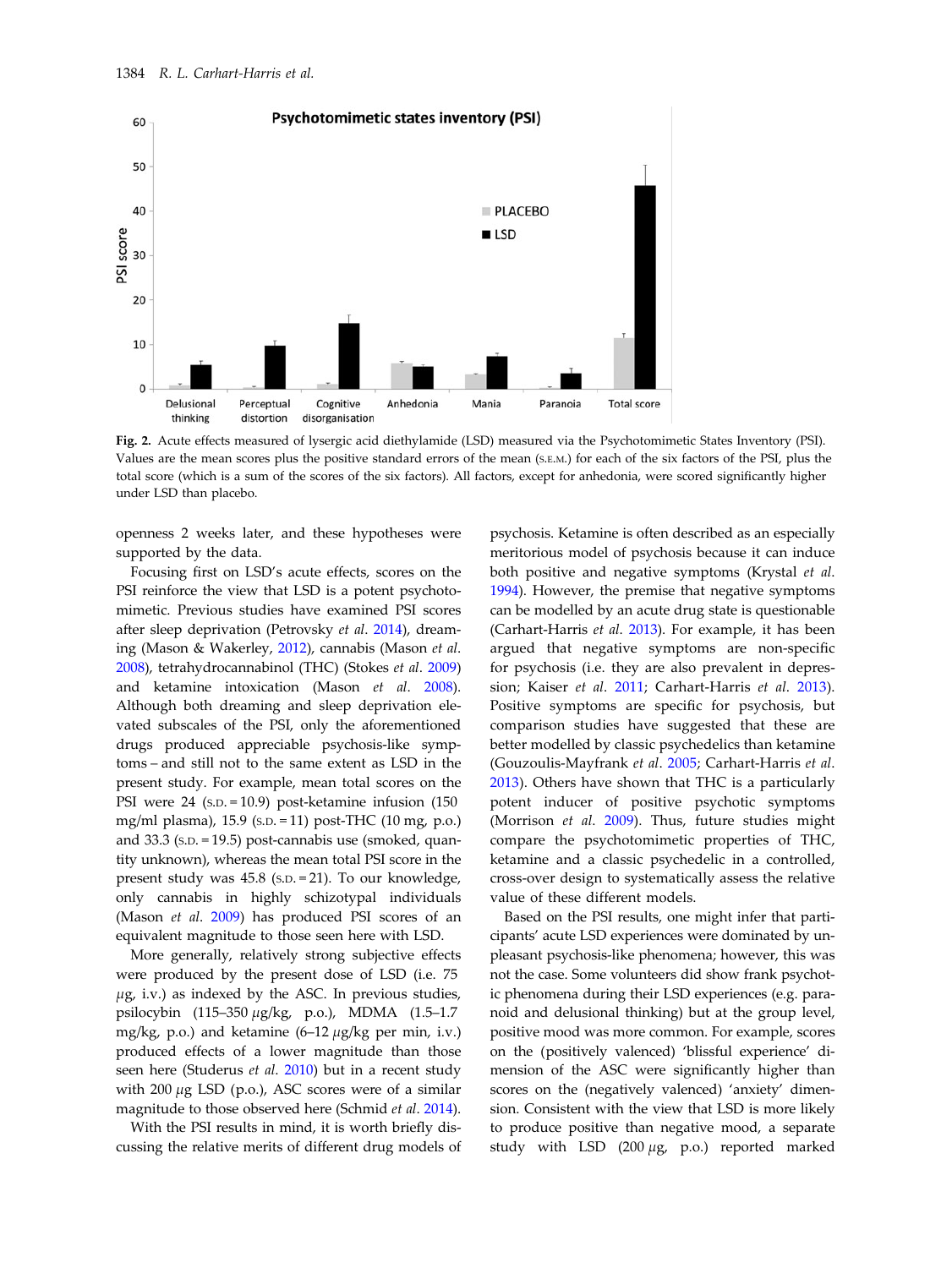<span id="page-6-0"></span>

Fig. 3. Mid-term effects of lysergic acid diethylamide (LSD). These charts display paired data points for optimism (a) and openness (b) scores at baseline and 2 weeks after LSD for each participant. Also displayed on each chart are the mean scores (horizontal bars) and the positive standard errors of the mean (S.E.M.). Both optimism and openness were significantly increased after LSD. There was no effect of order of receipt of LSD nor were there any changes in optimism or personality 2 weeks after receipt of placebo. LOT-R, Revised Life Orientation Test; NEO PI-R, Revised NEO Personality Inventory.

positive mood effects, described as 'MDMA-like' (Schmid et al. [2014](#page-10-0)); an important caveat, however, is that both the Schmid et al. study and the present one recruited volunteers with previous experience with psychedelics. Thus, positive prior experiences and positive regard towards LSD may have biased outcomes.

The findings that optimism and openness are increased 2 weeks after LSD are consistent with previous findings (Griffiths et al. [2006](#page-9-0), [2008](#page-9-0); MacLean et al. [2011\)](#page-10-0), suggesting that improved psychological wellbeing and increased openness are relatively reliable mid- to long-term effects of psychedelics. That there were no increases in psychotic symptomatology at the 2 week end point is also consistent with reports of preserved or even improved mental health among populations of people that have used psychedelic drugs (Bouso et al. [2012](#page-8-0); Krebs & Johansen, [2013](#page-10-0); Hendricks et al. [2015\)](#page-9-0). These results are also consistent with previous findings that psychedelics can be useful in treating certain psychiatric disorders (Moreno et al. [2006;](#page-10-0) Grob et al. [2011;](#page-9-0) Gasser et al. [2014](#page-9-0); Johnson et al. [2014;](#page-9-0) Bogenschutz et al. [2015](#page-8-0)) as well as the notion that they may have therapeutic potential in the treatment of mood disorders such as depression (Carhart-Harris et al. [2014](#page-9-0)b). High dispositional optimism is associated with a range of positive health and socio-economic outcomes (Carver & Scheier, [2014\)](#page-9-0); thus, the increases in optimism observed here may be treated as further evidence of the therapeutic potential of psychedelic drugs.

A limitation of the present study was the relatively short duration of the follow-up period (i.e. 2 weeks); however, longer-term follow-up is planned and 2 weeks is still relevant when considering potential

therapeutic applications (Zarate et al. [2006\)](#page-11-0). Another limitation is the single-blind design; however, the classic double-blind model can feel contrived in the context of controlled studies with psychoactive compounds such as LSD, since the blind is almost universally ineffective. A single-blind design allowed us to introduce some uncertainty, however, and so was considered better than an entirely open-label design. The inclusion of an 'active placebo' condition might improve the ineffectiveness of the blind in studies with psychedelics; however, an inert placebo was required in the present study in order to provide a valid baseline for the neuroimaging contrasts. Related to this, a final limitation is that the LSD and placebo sessions involved MRI and MEG scans that each lasted for over 60 min. Brain imaging environments can be demanding for some individuals, particularly under the influence of psychedelics (Studerus et al. [2011](#page-11-0)). Individuals are known to be especially sensitive to the environment in which they experience the effects of a psychedelic (Johnson et al. [2008](#page-9-0)), and so the drug plus scanner combination may have contributed to the especially high PSI scores observed here with LSD.

With these caveats entered, it is important to attempt an explanation of how LSD can be both acutely psychotomimetic and yet psychologically beneficial in the mid to long term, and insights from neurobiology may be helpful in this regard. There is a consensus that serotonin 2A receptor  $(5-HT<sub>2A</sub>R)$  agonism is central to the psychopharmacology of psychedelics, e.g. affinity for the  $5-HT_{2A}R$  correlates strongly with their potencies (Glennon et al. [1984\)](#page-9-0), and pre-treatment with a  $5-HT<sub>2A</sub>R$  antagonist effectively abolishes the classic 'psychedelic' effects of psilocybin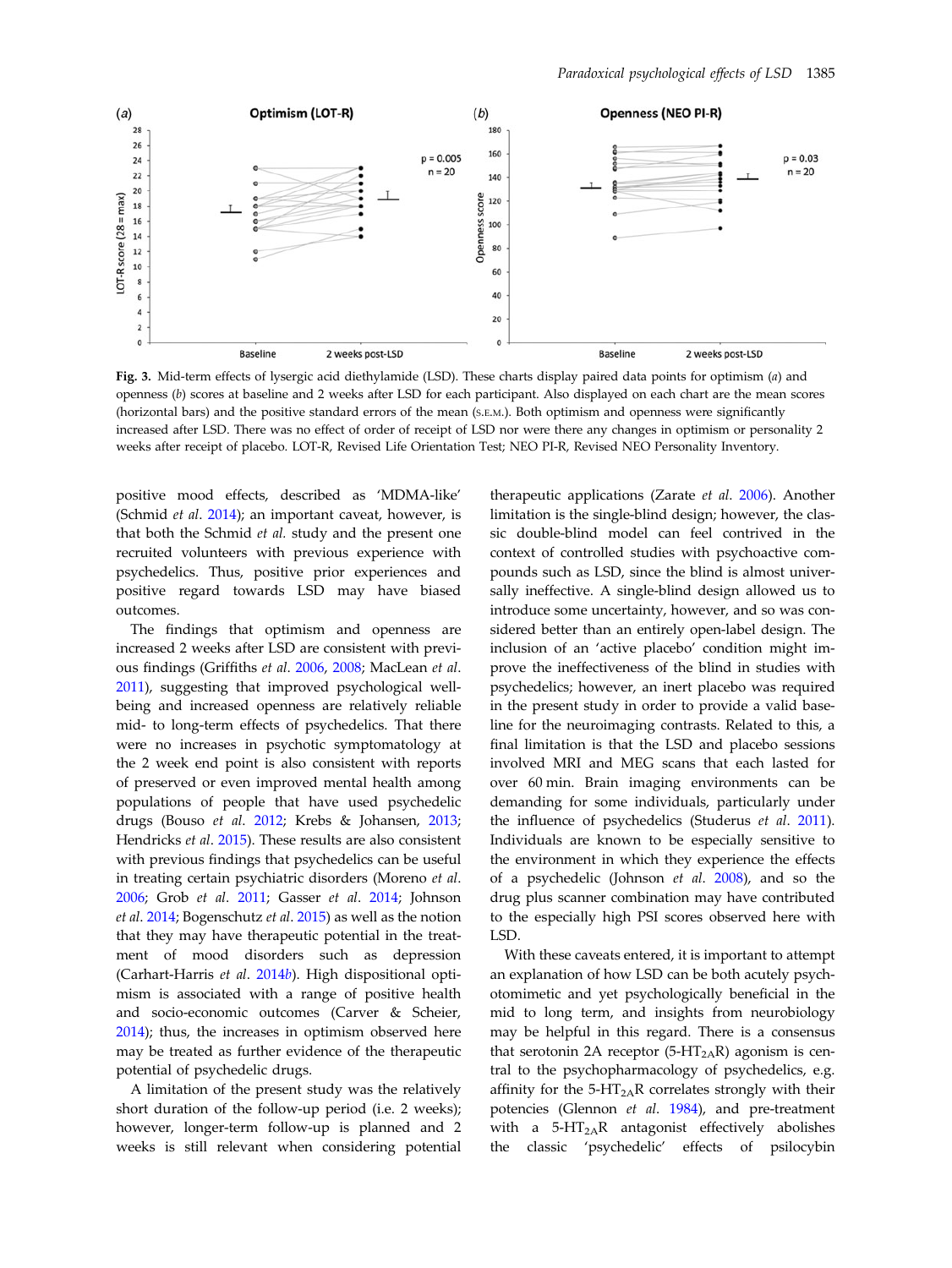

Fig. 4. Action of psychedelics on the mind and brain: This empirically informed model illustrates the hypothesized relationship between three different neurobiological or physiological states and their psychological counterparts. Specifically, it is predicted that deficient serotonin 2A receptor (5-HT<sub>2A</sub>R) stimulation has a stultifying influence on cognition, promoting pessimism, neuroticism and rigid thinking (phase 1). Informed by neuroimaging studies with psychedelics (Carhart-Harris et al. [2014](#page-9-0)b), 5-HT<sub>2A</sub>R stimulation is associated with unconstrained brain network dynamics and the characteristic 'entropic' quality of cognition in the psychedelic state (phase 2). Finally, it is hypothesized that an acute 'onslaught' or 'blast' of  $5-HT<sub>2</sub>R$  stimulation, via the action of a psychedelic, has a residual influence on brain network dynamics and associated cognition (phase 3).  $5\text{-}HT_{2\text{A}}R$  stimulation is described as having a 'loosening' or 'lubricating' influence on cognition and this is hypothesized to be conducive to improved psychological wellbeing. \* The long-term effects of psychedelics on brain network dynamics have yet to be formally investigated.

(Vollenweider et al. [1998](#page-11-0)). The principal psychological purpose or function of the  $5-HT_{2A}R$  is poorly understood; however, it is known that  $5-HT_{2A}R$  stimulation promotes certain aspects of learning (Harvey, [2003](#page-9-0); Harvey et al. [2004](#page-9-0); Romano et al. [2010\)](#page-10-0) and cognition (King et al. [1972](#page-10-0); Williams et al. [2002\)](#page-11-0). Specifically,  $5-HT<sub>2A</sub>R$  stimulation enhances the flexibility of cognition (Boulougouris et al. [2008\)](#page-8-0), which may be related to reports of enhanced imagination (Carhart-Harris et al. [2014](#page-9-0)a) and creative thinking (Frecska et al. [2012\)](#page-9-0) with psychedelics. Interestingly, an association has been found between positive mood and flexible, creative thinking (Hirt et al. [2008;](#page-9-0) Lin et al. [2014](#page-10-0)) and this may explain why both are associated with psychedelics. Indeed, the positive mood effects of psilocybin (a direct  $5-HT_{2A}R$  agonist) and MDMA (a potent serotonin 'releaser') are significantly attenuated by pretreatment with the  $5-HT_{2A}R$  antagonist ketanserin (Kometer et al. [2012](#page-10-0); Van Wel et al. [2012](#page-11-0)).

Psychedelics also transiently impair certain aspects of cognition, however, such as the ability to focus and concentrate (Umbricht et al. [2003;](#page-11-0) Vollenweider et al. [2007\)](#page-11-0), which is consistent with the high ratings of impaired cognition in the present study ([Figs. 1](#page-4-0) and [2](#page-5-0)). It is also important to acknowledge that while  $5-HT_{2A}R$  antagonism attenuates the positive mood effects of psilocybin (and MDMA), it also

attenuates the positive psychotic symptoms that can be produced by the drug (Carter et al. [2007](#page-9-0)) and  $5-HT<sub>2A</sub>R$  agonism has been linked with anxiety-related behaviours in rodents (Weisstaub et al. [2006](#page-11-0)).

Thus,  $5-HT<sub>2A</sub>R$  stimulation has been associated with both positive and negative facets of the acute psychedelic state (i.e. positive mood but also anxiety and psychotic symptoms), so how can we reconcile these things with each other? Is there a more fundamental action of psychedelics that can explain both effects? As reported above,  $5-HT_{2A}R$  stimulation has been associated with enhanced cognitive flexibility, and inspired by recent neuroimaging findings (Carhart-Harris et al. [2012](#page-9-0); Muthukumaraswamy et al. [2013](#page-10-0); Petri et al. [2014](#page-10-0); Roseman et al. [2014;](#page-10-0) Tagliazucchi et al. [2014\)](#page-11-0), the psychedelic state has been characterized as an 'entropic' state in which the mind/brain operates outside of its normal, optimal level of order, in a realm of relative disorder (Carhart-Harris et al. [2014](#page-9-0)b). It may be that what underlies both facets of the psychedelic state and can resolve the 'valence paradox' therefore, is this principle of increased cognitive entropy (see Fig. 4). Accordingly, we predict that disordered or entropic cognition is a more fundamental characteristic of the psychedelic state than either positive or negative mood. This hypothesis could be tested by carrying out a principal components analysis of the ASC data;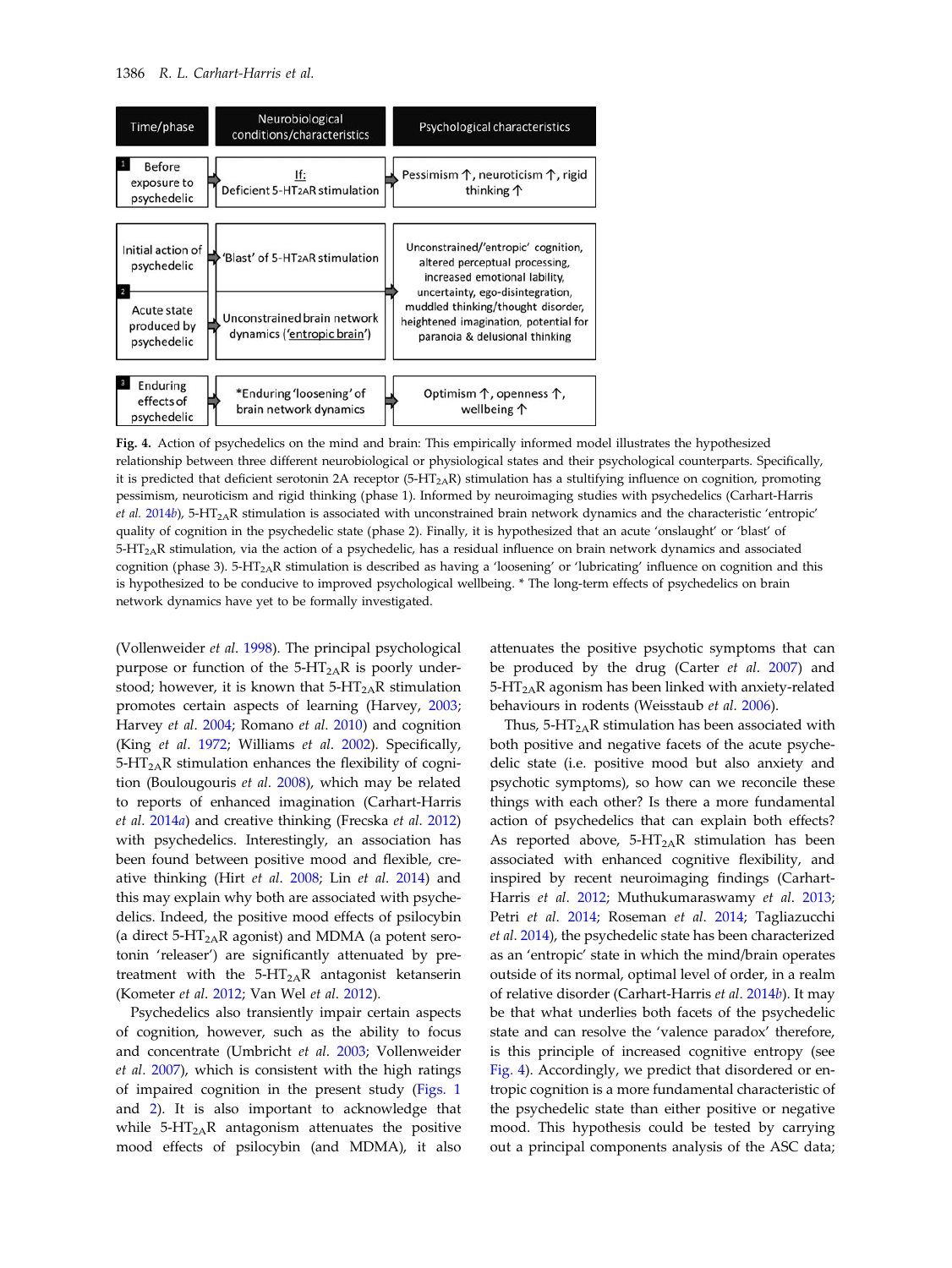<span id="page-8-0"></span>we would predict that valence non-specific items and particularly those related to 'entropic cognition' (such as loss of self/ego, loss of ego-boundaries, altered meaning and muddled thinking) would load more heavily onto the first principal component than valence-specific items (such as feeling euphoric or sad) – e.g. see Lebedev et al. ([2015\)](#page-10-0). Acute entropic processes may also be useful predictors of the mid/longterms effects of psychedelics, and the (trend-level) relationship between impaired/disordered cognition and subsequent increases in trait openness might be suggestive of such an association.

Before concluding, it is worth considering one final important matter. The discussion so far has focused mainly on the paradoxical acute psychological effects of psychedelics. However, as the present results have demonstrated, the acute effects of psychedelics can be quite different to their longer-term effects, and it is arguably the latter that are more clinically relevant. Previous studies have shown that trait characteristics, such as personality and outlook, can be significantly altered by psychedelics (Griffiths et al. [2008](#page-9-0); MacLean et al. [2011\)](#page-10-0). Moreover, associations have been found between certain psychological traits and the  $5-HT_{2A}R$ (Turecki et al. [1999](#page-11-0); Meyer et al. [2003;](#page-10-0) Ott et al. [2005](#page-10-0); Bhagwagar et al. 2006; Frokjaer et al. [2008](#page-9-0)). Specifically, deficient  $5-HT_{2A}R$  stimulation has been linked with depression-related behaviours such as suicide (Turecki et al. [1999\)](#page-11-0), dysfunctional or excessively pessimistic attitudes (Meyer et al. [2003](#page-10-0); Bhagwagar et al. 2006) and neuroticism (Frokjaer et al. [2008](#page-9-0)). In this context, increased psychological wellbeing (Griffiths et al. [2008](#page-9-0)), openness (MacLean et al. [2011](#page-10-0)), decreased suicidality (Hendricks et al. [2015](#page-9-0)) and now increased optimism after a 'blast' of  $5-HT_{2A}R$  stimulation may begin to make functional sense. We predict that deficient  $5-HT<sub>2A</sub>R$  stimulation causes cognition to 'stultify', whereas  $5-HT_{2A}R$  stimulation loosens cognition and associated brain dynamics, serving as a metaphorical 'lubricant' for the mind and brain. We predict that this loosening effect persists beyond the acute intoxication phase and can potentially explain the mid- to long-term psychological effects of psychedelics. Recent reports of enduring brain changes with 5-HT<sub>2A</sub>R stimulation and psychedelic drug-use (Bouso et al. 2015), as well as speculations on the function of serotonin in the brain (Branchi, 2011), may herald the beginnings of an understanding of this important matter. We intend to detail the acute brain effects of LSD in forthcoming neuroimaging papers and to investigate the long-term psychological and brain effects of psychedelics in future studies.

In conclusion, this study sought to investigate the paradoxical psychological effects of LSD in a controlled study in healthy volunteers. LSD produced

robust acute psychological effects that were characterized by psychosis-like symptoms but also positive mood. Mid-term effects included significant increases in optimism and the personality trait openness and no increases in delusional thinking. A mechanistic explanation for these findings was proposed based on the 'entropic brain' hypothesis (Carhart-Harris et al. [2014](#page-9-0)b).

# Acknowledgements

This research received financial and intellectual support from the Beckley Foundation and was conducted as part of a wider Beckley–Imperial research programme. The researchers would also like to thank supporters of the Walacea.com crowd-funding campaign who played a crucial role in securing the completion of this study. The report presents independent research carried out at the National Institute of Health Research (NIHR)/Wellcome Trust Imperial Clinical Research Facility.

#### Declaration of Interest

None.

#### References

- Beck AT, Ward CH, Mendelson M, Mock J, Erbaugh J (1961). An inventory for measuring depression. Archives of General Psychiatry 4, 561–571.
- Bhagwagar Z, Hinz R, Taylor M, Fancy S, Cowen P, Grasby **P** (2006). Increased  $5-HT<sub>2A</sub>$  receptor binding in euthymic, medication-free patients recovered from depression: a positron emission study with [<sup>11</sup>C]MDL 100,907. American Journal of Psychiatry 163, 1580–1587.
- Bogenschutz MP, Forcehimes AA, Pommy JA, Wilcox CE, Barbosa P, Strassman RJ (2015). Psilocybin-assisted treatment for alcohol dependence: a proof-of-concept study. Journal of Psychopharmacology 29, 289–299.
- Boulougouris V, Glennon JC, Robbins TW (2008). Dissociable effects of selective  $5-HT_{2A}$  and  $5-HT_{2C}$  receptor antagonists on serial spatial reversal learning in rats. Neuropsychopharmacology 33, 2007–2019.
- Bouso JC, González D, Fondevila S, Cutchet M, Fernández X, Ribeiro Barbosa PC, Alcázar-Córcoles MÁ, Araújo WS, Barbanoj MJ, Fábregas JM, Riba J (2012). Personality, psychopathology, life attitudes and neuropsychological performance among ritual users of Ayahuasca: a longitudinal study. PLOS ONE 7, e42421.
- Bouso JC, Palhano-Fontes F, Rodríguez-Fornells A, Ribeiro S, Sanches R, Crippa JA, Hallak JE, De Araujo DB, Riba J (2015). Long-term use of psychedelic drugs is associated with differences in brain structure and personality in humans. European Neuropsychopharmacology 25, 483–492.
- Branchi I (2011). The double edged sword of neural plasticity: increasing serotonin levels leads to both greater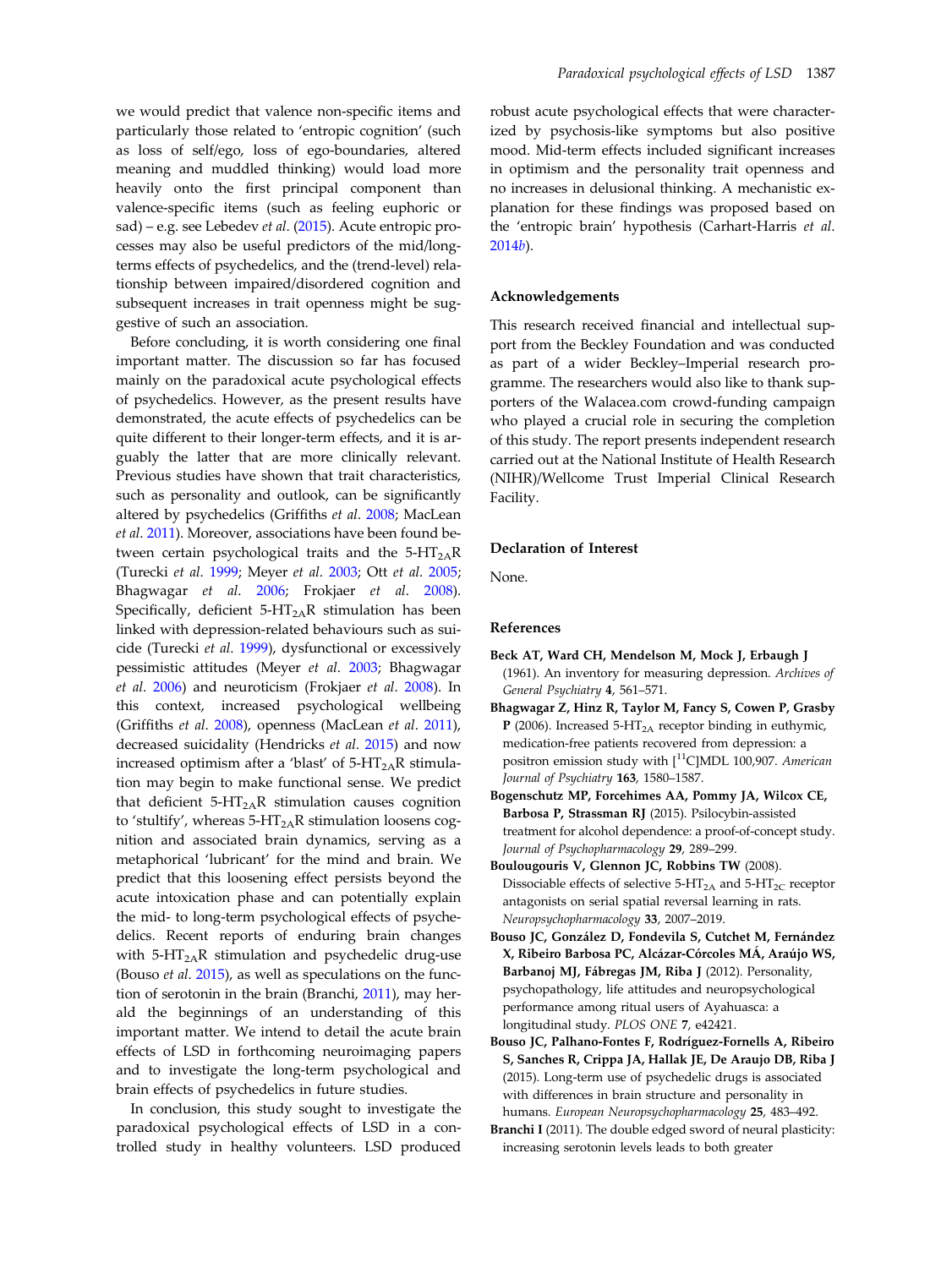<span id="page-9-0"></span>vulnerability to depression and improved capacity to recover. Psychoneuroendocrinology 36, 339–351.

Carhart-Harris R, Brugger S, Nutt D, Stone J (2013). Psychiatry's next top model: cause for a re-think on drug models of psychosis and other psychiatric disorders. Journal of Psychopharmacology 27, 771–778.

Carhart-Harris R, Kaelen M, Whalley M, Bolstridge M, Feilding A, Nutt D (2014a). LSD enhances suggestibility in healthy volunteers. Psychopharmacology (Berlin) 232, 785–794.

Carhart-Harris RL, Erritzoe D, Williams T, Stone JM, Reed LJ, Colasanti A, Tyacke RJ, Leech R, Malizia AL, Murphy K, Hobden P, Evans J, Feilding A, Wise RG, Nutt DJ (2012). Neural correlates of the psychedelic state as determined by fMRI studies with psilocybin. Proceedings of the National Academy of Sciences USA 109, 2138–2143.

Carhart-Harris RL, Leech R, Hellyer PJ, Shanahan M, Feilding A, Tagliazucchi E, Chialvo DR, Nutt D (2014b). The entropic brain: a theory of conscious states informed by neuroimaging research with psychedelic drugs. Frontiers in Human Neuroscience 8, 20.

Carter OL, Hasler F, Pettigrew JD, Wallis GM, Liu GB, Vollenweider FX (2007). Psilocybin links binocular rivalry switch rate to attention and subjective arousal levels in humans. Psychopharmacology (Berlin) 195, 415–424.

Carver CS, Scheier MF (2014). Dispositional optimism. Trends in Cognitive Science 18, 293–299.

Cohen S, Ditman KS (1962). Complications associated with lysergic acid diethylamide (LSD-25). JAMA 181, 161–162.

Costa PT Jr., McCrae RR (1995). Domains and facets: hierarchical personality assessment using the Revised NEO Personality Inventory. Journal of Personality Assessment 64, 21–50.

Dolder PC, Schmid Y, Haschke M, Rentsch KM, Liechti ME (2015). Pharmacokinetics and concentration–effect relationship of oral LSD in humans. International Journal of Neuropsychopharmacology. Published online 24 June 2015. doi:10.1093/ijnp/pyv072.

Floyd M, Scogin F, Chaplin WF (2004). The Dysfunctional Attitudes Scale: factor structure, reliability, and validity with older adults. Aging and Mental Health 8, 153–160.

Frecska E, More CE, Vargha A, Luna LE (2012). Enhancement of creative expression and entoptic phenomena as aftereffects of repeated ayahuasca ceremonies. Journal of Psychoactive Drugs 44, 191–199.

Frokjaer VG, Mortensen EL, Nielsen FA, Haugbol S, Pinborg LH, Adams KH, Svarer C, Hasselbalch SG, Holm S, Paulson OB, Knudsen GM (2008). Frontolimbic serotonin 2A receptor binding in healthy subjects is associated with personality risk factors for affective disorder. Biological Psychiatry 63, 569–576.

Gasser P, Holstein D, Michel Y, Doblin R, Yazar-Klosinski B, Passie T, Brenneisen R (2014). Safety and efficacy of lysergic acid diethylamide-assisted psychotherapy for anxiety associated with life-threatening diseases. Journal of Nervous and Mental Diseases 202, 513–520.

Glaesmer H, Rief W, Martin A, Mewes R, Brahler E, Zenger M, Hinz A (2012). Psychometric properties and populationbased norms of the Life Orientation Test Revised (LOT-R). British Journal of Health Psychology 17, 432–445.

Glennon RA, Titeler M, Mckenney JD (1984). Evidence for  $5-HT<sub>2</sub>$  involvement in the mechanism of action of hallucinogenic agents. Life Sciences 35, 2505–2511.

Gouzoulis-Mayfrank E, Heekeren K, Neukirch A, Stoll M, Stock C, Obradovic M, Kovar KA (2005). Psychological effects of (S)-ketamine and N,N-dimethyltryptamine (DMT): a double-blind, cross-over study in healthy volunteers. Pharmacopsychiatry 38, 301–311.

Griffiths R, Richards W, Johnson M, McCann U, Jesse R (2008). Mystical-type experiences occasioned by psilocybin mediate the attribution of personal meaning and spiritual significance 14 months later. Journal of Psychopharmacology 22, 621–632.

Griffiths RR, Richards WA, McCann U, Jesse R (2006). Psilocybin can occasion mystical-type experiences having substantial and sustained personal meaning and spiritual significance. Psychopharmacology (Berlin) 187, 268–283, discussion 284–292.

Grinspoon L, Bakalar JB (1979). Psychedelic Drugs Reconsidered. Basic Books: New York.

Grob CS, Danforth AL, Chopra GS, Hagerty M, McKay CR, Halberstadt AL, Greer GR (2011). Pilot study of psilocybin treatment for anxiety in patients with advanced-stage cancer. Archives of General Psychiatry 68, 71–78.

Harvey JA (2003). Role of the serotonin  $5-HT_{2A}$  receptor in learning. Learning and Memory 10, 355–362.

Harvey JA, Quinn JL, Liu R, Aloyo VJ, Romano AG (2004). Selective remodeling of rabbit frontal cortex: relationship between  $5-HT<sub>2A</sub>$  receptor density and associative learning. Psychopharmacology (Berlin) 172, 435–442.

Hendricks PS, Thorne CB, Clark CB, Coombs DW, Johnson MW (2015). Classic psychedelic use is associated with reduced psychological distress and suicidality in the United States adult population. Journal of Psychopharmacology 29, 280–288.

Hintzen A, Passie T (2010). The Pharmacology of LSD: A Critical Review. Oxford University Press: Oxford.

Hirt ER, Devers EE, Mccrea SM (2008). I want to be creative: exploring the role of hedonic contingency theory in the positive mood–cognitive flexibility link. Journal of Personality and Social Psychology 94, 214–230.

Hodgues WF, Spielberger CD (1969). An indicant of trait or state anxiety? Journal of Consultancy and Clinical Psychology 33, 430–434.

Hofmann A (1980). LSD: My Problem Child. McGraw-Hill: New York.

Johnson M, Richards W, Griffiths R (2008). Human hallucinogen research: guidelines for safety. Journal of Psychopharmacology 22, 603–620.

Johnson MW, Garcia-Romeu A, Cosimano MP, Griffiths RR (2014). Pilot study of the 5-HT<sub>2A</sub>R agonist psilocybin in the treatment of tobacco addiction. Journal of Psychopharmacology 28, 983–992.

Kaelen M, Barrett FS, Roseman L, Lorenz R, Family N, Bolstridge M, Curran HV, Feilding A, Nutt DJ, Carhart-Harris RL (2015). LSD enhances the emotional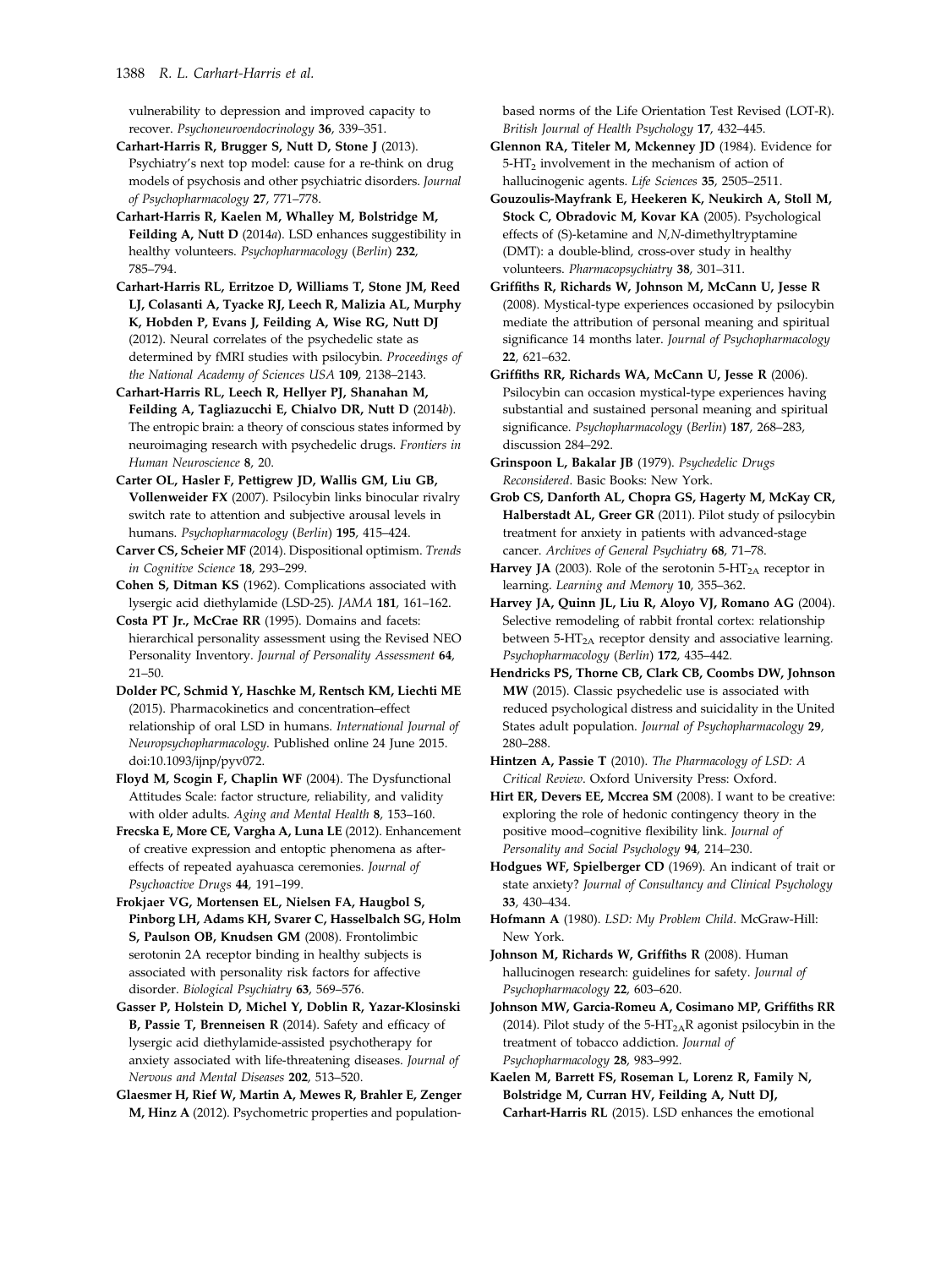<span id="page-10-0"></span>response to music. Psychopharmacology (Berlin) 232, 3607– 3614.

Kaiser S, Heekeren K, Simon JJ (2011). The negative symptoms of schizophrenia: category or continuum? Psychopathology 44, 345–353.

King AR, Martin IL, Seymour KA (1972). Reversal learning facilitated by a single injection of lysergic acid diethylamide (LSD 25) in the rat. British Journal of Pharmacology 45, 161P– 162P.

Kometer M, Schmidt A, Bachmann R, Studerus E, Seifritz E, Vollenweider FX (2012). Psilocybin biases facial recognition, goal-directed behavior, and mood state toward positive relative to negative emotions through different serotonergic subreceptors. Biological Psychiatry 72, 898–906.

Krebs TS, Johansen PO (2013). Psychedelics and mental health: a population study. PLOS ONE 8, e63972.

Krystal JH, Karper LP, Seibyl JP, Freeman GK, Delaney R, Bremner JD, Heninger GR, Bowers MB Jr., Charney DS (1994). Subanesthetic effects of the noncompetitive NMDA antagonist, ketamine, in humans. Psychotomimetic, perceptual, cognitive, and neuroendocrine responses. Archives of General Psychiatry 51, 199–214.

Lin WL, Tsai PH, Lin HY, Chen HC (2014). How does emotion influence different creative performances? The mediating role of cognitive flexibility. Cognition and Emotion 28, 834–844.

Lebedev AV, Lovden M, Rosenthal G, Feilding A, Nutt DJ, Carhart-Harris RL (2015). Finding the self by losing the self: neural correlates of ego-dissolution under psilocybin. Human Brain Mapping 36, 3137–3153.

Maclean KA, Johnson MW, Griffiths RR (2011). Mystical experiences occasioned by the hallucinogen psilocybin lead to increases in the personality domain of openness. Journal of Psychopharmacology 25, 1453–1461.

Mason O, Morgan CJ, Dhiman SK, Patel A, Parti N, Curran HV (2009). Acute cannabis use causes increased psychotomimetic experiences in individuals prone to psychosis. Psychological Medicine 39, 951–956.

Mason O, Wakerley D (2012). The psychotomimetic nature of dreams: an experimental study. Schizophrenia Research Treatment 2012, 872307.

Mason OJ, Morgan CJ, Stefanovic A, Curran HV (2008). The Psychotomimetic States Inventory (PSI): measuring psychotic-type experiences from ketamine and cannabis. Schizophrenia Research 103, 138–142.

Meyer JH, McMain S, Kennedy SH, Korman L, Brown GM, Dasilva JN, Wilson AA, Blak T, Eynan-Harvey R, Goulding VS, Houle S, Links P (2003). Dysfunctional attitudes and  $5-HT_2$  receptors during depression and selfharm. American Journal of Psychiatry 160, 90-99.

Moreno FA, Wiegand CB, Taitano EK, Delgado PL (2006). Safety, tolerability, and efficacy of psilocybin in 9 patients with obsessive–compulsive disorder. Journal of Clinical Psychiatry 67, 1735–1740.

Morrison PD, Zois V, Mckeown DA, Lee TD, Holt DW, Powell JF, Kapur S, Murray RM (2009). The acute effects of synthetic intravenous  $\Delta^9$ -tetrahydrocannabinol on psychosis, mood and cognitive functioning. Psychological Medicine 39, 1607–1616.

Muthukumaraswamy SD, Carhart-Harris RL, Moran RJ, Brookes MJ, Williams TM, Errtizoe D, Sessa B, Papadopoulos A, Bolstridge M, Singh KD, Feilding A, Friston KJ, Nutt DJ (2013). Broadband cortical desynchronization underlies the human psychedelic state. Journal of Neuroscience 33, 15171–15183.

Osmond H, Smythies J (1952). Schizophrenia: a new approach. Journal of Mental Science 98, 309–315.

Ott U, Reuter M, Hennig J, Vaitl D (2005). Evidence for a common biological basis of the absorption trait, hallucinogen effects, and positive symptoms: epistasis between  $5-HT_{2a}$  and COMT polymorphisms. American Journal of Medical Genetics. Part B, Biological Neuropsychiatric Genetics 137B, 29–32.

Peters ER, Joseph SA, Garety PA (1999). Measurement of delusional ideation in the normal population: introducing the PDI (Peters et al. Delusions Inventory). Schizophrenia Bulletin 25, 553–576.

Petri G, Expert P, Turkheimer F, Carhart-Harris R, Nutt D, Hellyer PJ, Vaccarino F (2014). Homological scaffolds of brain functional networks. Journal of the Royal Society Interface 11, 20140873.

Petrovsky N, Ettinger U, Hill A, Frenzel L, Meyhofer I, Wagner M, Backhaus J, Kumari V (2014). Sleep deprivation disrupts prepulse inhibition and induces psychosis-like symptoms in healthy humans. Journal of Neuroscience 34, 9134–9140.

Reich P, Hepps RB (1972). Homicide during a psychosis induced by LSD. JAMA 219, 869–871.

Roelofs J, Muris P, Huibers M, Peeters F, Arntz A (2006). On the measurement of rumination: a psychometric evaluation of the ruminative response scale and the rumination on sadness scale in undergraduates. Journal of Behavior Therapy and Experimental Psychiatry 37, 299–313.

Romano AG, Quinn JL, Li L, Dave KD, Schindler EA, Aloyo VJ, Harvey JA (2010). Intrahippocampal LSD accelerates learning and desensitizes the  $5-\text{HT}_{2A}$  receptor in the rabbit, Romano et al. Psychopharmacology (Berlin) 212, 441–448.

Roseman L, Leech R, Nutt DJ, Feilding A, Carhart-Harris RL (2014). The effects of psilocybin and MDMA on betweennetwork resting state functional connectivity in healthy volunteers. Frontiers in Human Neuroscience 8, 204.

Rush AJ, Trivedi MH, Ibrahim HM, Carmody TJ, Arnow B, Klein DN, Markowitz JC, Ninan PT, Kornstein S, Manber R, Thase ME, Kocsis JH, Keller MB (2003). The 16-item Quick Inventory of Depressive Symptomatology (QIDS), clinician rating (QIDS-C), and self-report (QIDS-SR): a psychometric evaluation in patients with chronic major depression. Biological Psychiatry 54, 573–583.

Scheier MF, Carver CS, Bridges MW (1994). Distinguishing optimism from neuroticism (and trait anxiety, self-mastery, and self-esteem): a reevaluation of the Life Orientation Test. Journal of Personality and Social Psychology 67, 1063–1078.

Schmid Y, Enzler F, Gasser P, Grouzmann E, Preller KH, Vollenweider FX, Brenneisen R, Muller F, Borgwardt S, Liechti ME (2014). Acute effects of lysergic acid diethylamide in healthy subjects. Biological Psychiatry 78, 544–553.